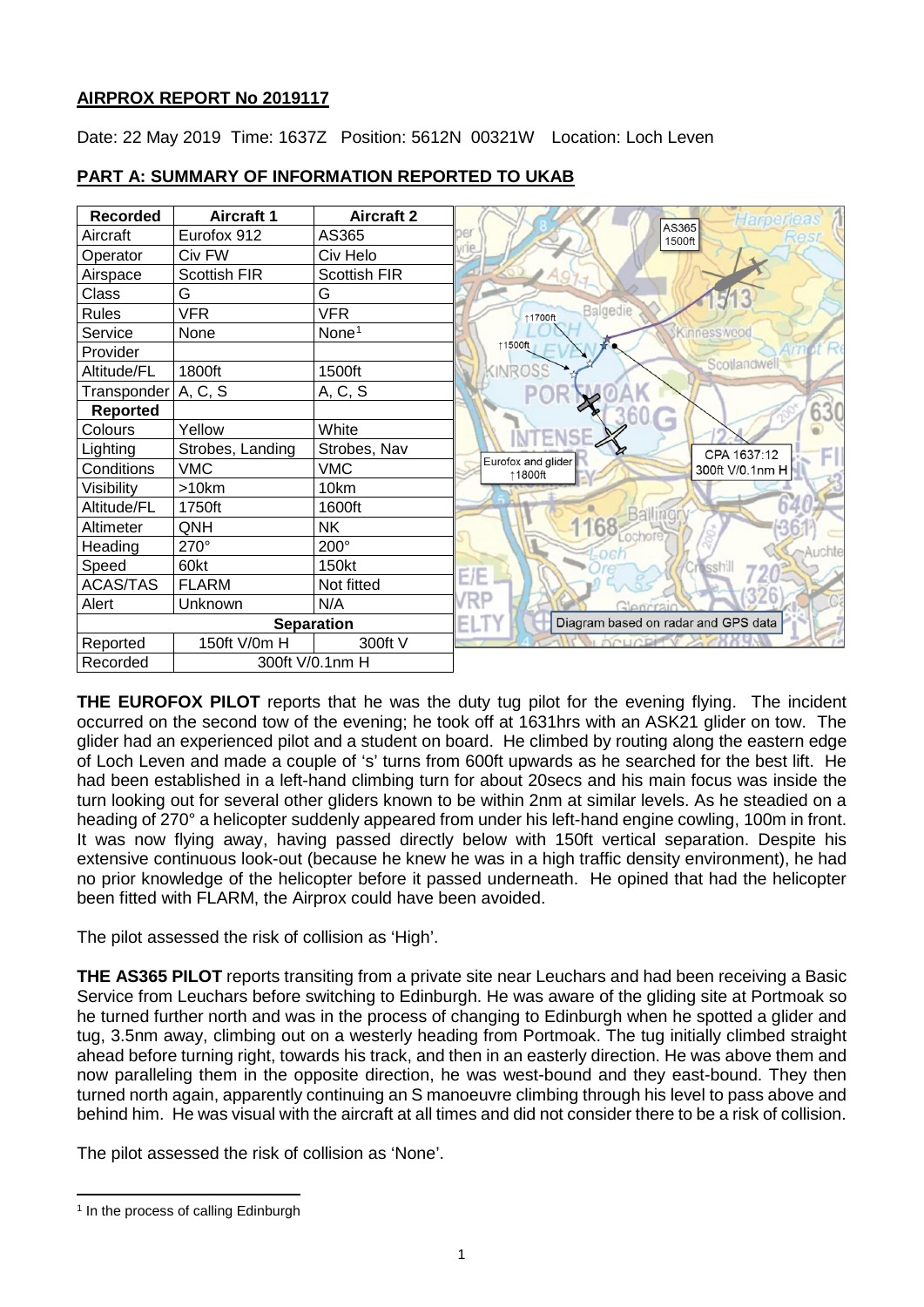#### **Factual Background**

The weather at Edinburgh was recorded as follows:

METAR EGPH 221620Z 26012KT 220V280 9999 SCT041 14/07 Q1015=

#### **Analysis and Investigation**

#### **UKAB Secretariat**

Neither pilot was receiving an ATS. The Airprox can be seen on the NATS area radars as shown on the following screenshots. At 1636:26 (Figure 1), the Eurofox and glider can be seen to the west of Portmoak and the AS365 is to the NE. The two aircraft continue to close (Figure 2) until CPA at 1637:12 (Figure 3).





Figure 3, CPA: 1637:12

The Eurofox and AS365 pilots shared an equal responsibility for collision avoidance and not to operate in such proximity to other aircraft as to create a collision hazard<sup>[2](#page-1-0)</sup>. If the incident geometry is considered as head-on or nearly so then both pilots were required to turn to the right<sup>[3](#page-1-1)</sup>. If the incident geometry is considered as converging then the AS365 pilot was required to give way to the glider/tug combination<sup>[4](#page-1-2)</sup>.

l <sup>2</sup> SERA.3205 Proximity. MAA RA 2307 paragraphs 1 and 2.

<span id="page-1-1"></span><span id="page-1-0"></span><sup>3</sup> SERA.3210 Right-of-way (c)(1) Approaching head-on. MAA RA 2307 paragraph 13.

<span id="page-1-2"></span><sup>4</sup> SERA.3210 Right-of-way (c)(2) Converging. MAA RA 2307 paragraph 12.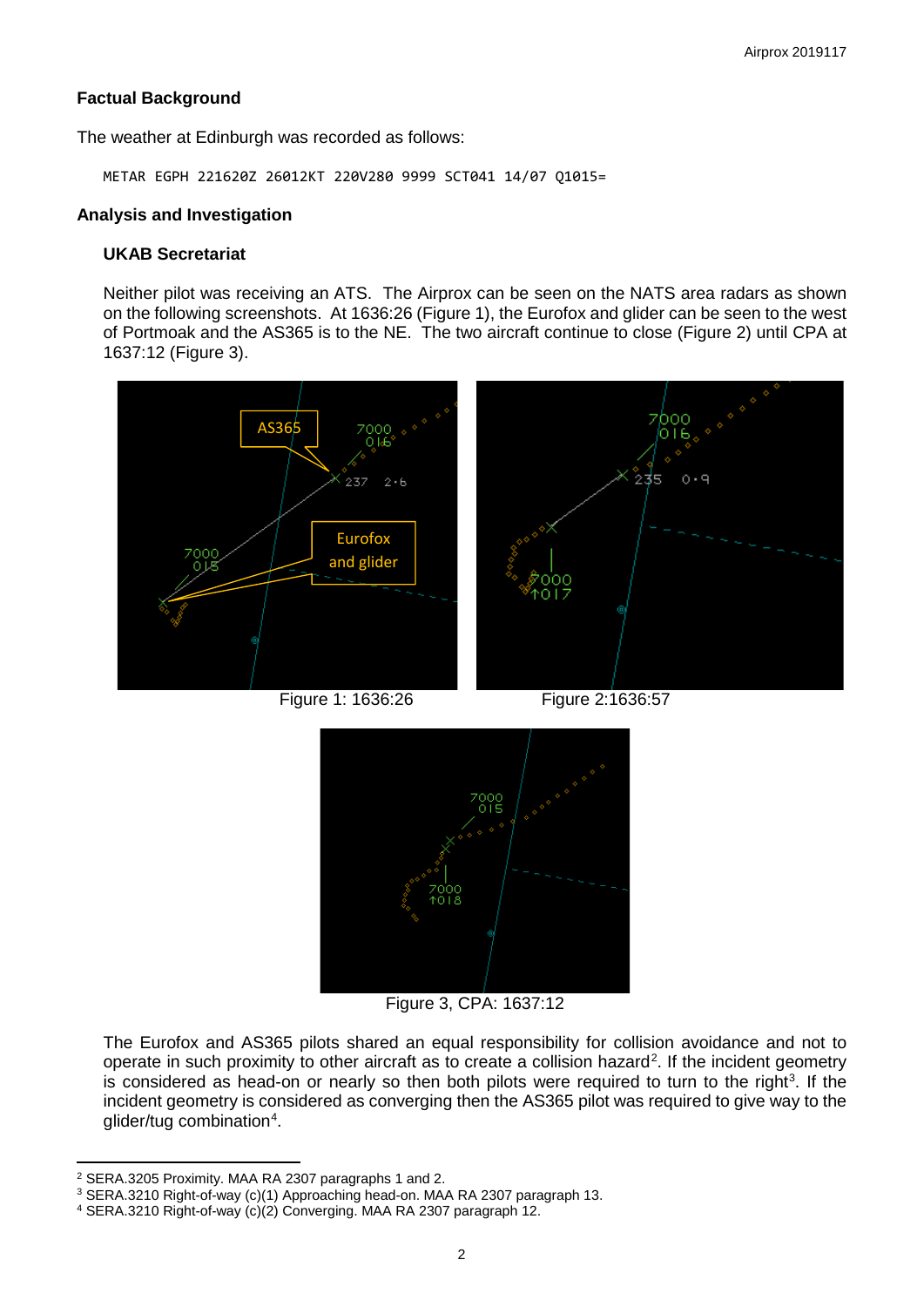#### **Comments**

## **BGA**

It's pleasing that the AS365 was both aware of Portmoak and spotted the combination in good time, but given the limited manoeuvrability of glider/tug combinations, we would hope that other aircraft would give them a wide berth. Tracking this close to a very busy gliding site, albeit not within the marked area, it would have been helpful if the AS365 had called Portmoak.

## **Summary**

An Airprox was reported when a Eurofox and an AS365 flew into proximity in the vicinity of Portmoak at 1637hrs on Wednesday 22<sup>nd</sup> May 2019. Both pilots were operating under VFR in VMC, neither in receipt of an ATS.

## **PART B: SUMMARY OF THE BOARD'S DISCUSSIONS**

Information available consisted of reports from the pilots of both aircraft, transcripts of the relevant RT frequencies and, radar photographs/video recordings. Relevant contributory factors mentioned during the Board's discussions are highlighted within the text in bold, with the numbers referring to the Contributory Factors table displayed in Part C.

The Board first looked at the actions of the Eurofox pilot. He had not seen the AS365 as it approached from the NE and so was surprised when he saw it pass beneath him (**CF3**). That being said, the AS355 was there to be seen for some time and, although the Board acknowledged that the Eurofox pilot would have been concentrating on towing his glider and looking for other gliders in the area, it was still incumbent on him to maintain a robust all-round lookout. In the event, the Eurofox pilot did not see the AS365 until after CPA, too late to take avoiding action (**CF5**). The Board noted the pilot's comments about the AS365 not being fitted with FLARM, but had the Eurofox been fitted with a compatible TAS (e.g. P-FLARM or PilotAware) it might also have picked up the AS365's transponder. Although FLARM was increasingly common in the glider fleet, it was not widespread in other aircraft and so the underlying issue was that neither aircraft had been fitted with compatible CWS (**CF4**).

Turning to the AS365 pilot, it seemed to the Board that his routing over (or at least near) to the high ground north of Portmoak had served to reduce both the time available for other pilots operating in the Portmoak area to see his aircraft and for him to see them. Furthermore, knowing that there was likely to be extensive activity around Portmoak and the loch (as indicated on the VFR chart), helicopter members commented that he would have been better served by avoiding the loch altogether if possible (**CF1**). That being said, the Board acknowledged that it was a busy area, with Fife para-dropping site to the east of Portmoak and Balado microlight site to the north-west, so the pilot was left with few choices of area to transit through. Notwithstanding, members thought that he could have at least called on the Portmoak frequency to advise that he was flying past, and this would have likely alerted gliders (and tugs) in the vicinity to his presence (**CF2**). Members noted that, having seen the Eurofox and glider in good time, he had watched them climb out and had initially assessed that there was enough separation. Unfortunately, the Eurofox then unknowingly turned towards him and this highlighted the need for pilots to give tug combinations a wide berth in order to avoid unexpected interactions. Ultimately, although the AS365 pilot was content with the resulting separation it was clear that the Eurofox pilot, who was taken by surprise, was not and the Board thought the AS365 pilot should have done more to keep out of its way(**CF6**). Not only was this to allow for unpredictable turns, members also warned against taking minimum separation from glider and tug combinations because the glider could release without warning at any time, after which the glider and tug normally go in opposite directions with the tug rapidly descending to return to base, all of which can be difficult to predict.

Finally, the Board assessed the risk and quickly agreed that because the AS365 pilot was visual with the tug and glider, there had been no risk of collision. That being said, the reduced separation between them and the associated potential for unexpected turns or glider release meant that the Board assessed that safety had been degraded; risk Category C.